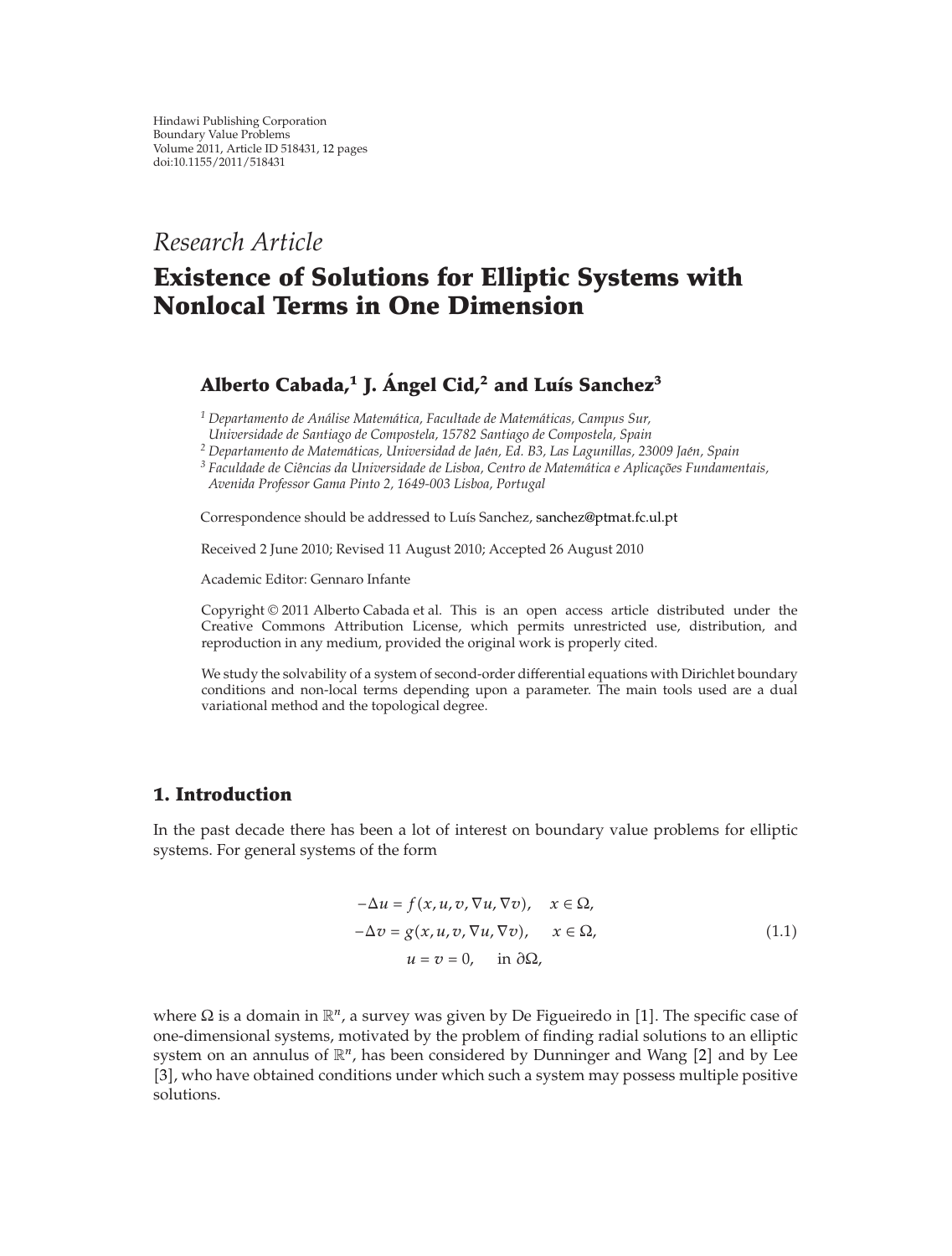On the other hand, systems of two equations that include non-local terms have also been considered recently. These are of importance because they appear in the applied sciences, for example, as models for ignition of a compressible gas, or general physical phenomena where temperature has a central role in triggering a reaction. In fact their interest ranges from physics and engineering to population dynamics. See for instance  $[4]$ . The related parabolic problems are also of great interest in reaction-diffusion theory; see 5–7 where the approach to existence and blow-up for evolution systems with integral terms may be found.

In this paper we are interested in a simple one-dimensional model: the two-point boundary value problem for the system of second order differential equations with a linear integral term

$$
-u''(t) + c \int_0^1 v(s)ds + g(v(t)) = 0, \quad \text{for a.e. } t \in [0, 1],
$$
  

$$
-v''(t) + c \int_0^1 u(s)ds + h(u(t)) = 0, \quad \text{for a.e. } t \in [0, 1],
$$
  

$$
u(0) = u(1) = 0, \quad v(0) = v(1) = 0,
$$
 (1.2)

where  $c \in \mathbb{R}$ ,  $c \neq 0$  and  $g, h : \mathbb{R} \to \mathbb{R}$ . First we consider (1.2) as a perturbation of the nonlocal system and prove that if *g* and *h* grow linearly, then (1.2) has a solution provided  $|c|$  is not too large. Afterwards, assuming that *g* and *h* are monotone, we will give estimates on the growth of these functions in terms of the parameter *c* to ensure solvability. This will be done on the basis of some spectral analysis for the linear part and a dual variational setting.

#### **2. Preliminaries**

Let us introduce some notation: we define  $L^2(0,1)$  as the Hilbert space of the Lebesgue measurable functions  $f$  such that  $\int_0^1 f^2(x) dx < \infty$  with the usual inner product

$$
\langle f, g \rangle_{L^2} = \int_0^1 f(x)g(x)dx. \tag{2.1}
$$

We also define

$$
AC(I) = \{ f : [0,1] \longrightarrow \mathbb{R} : f \text{ is absolutely continuous on } [0,1] \},\newline H_0^2(0,1) := \{ f \in C^1[0,1] : f' \in AC[0,1], f'' \in L^2(0,1), f(0) = 0 = f(1) \},\newline
$$
\n(2.2)

with the inner product

$$
\langle f, g \rangle_{H_0^2} := \langle f, g \rangle_{L^2} + \langle f', g' \rangle_{L^2} + \langle f'', g'' \rangle_{L^2}.
$$
 (2.3)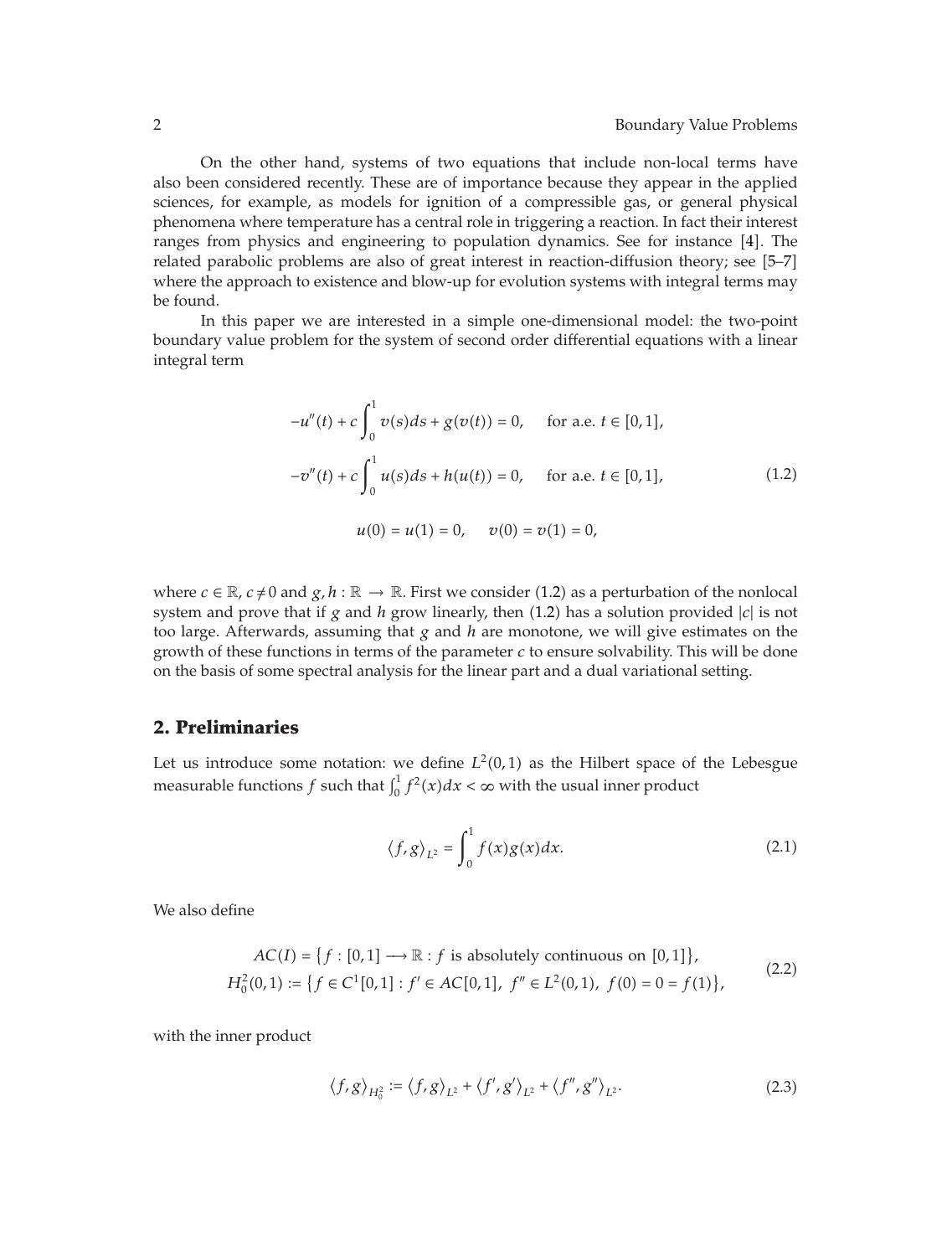If  $(X, \langle \cdot, \cdot \rangle_X)$  and  $(Y, \langle \cdot, \cdot \rangle_Y)$  are both Hilbert spaces, we will consider the Hilbert product space  $X \times Y$  with the inner product

$$
\langle (x_1, y_1), (x_2, y_2) \rangle_{X \times Y} = \langle x_1, x_2 \rangle_X + \langle y_1, y_2 \rangle_Y. \tag{2.4}
$$

We first study the invertibility of the linear part of  $(1.2)$ .

**Lemma 2.1.** *The linear operator*  $L: H_0^2(0,1) \times H_0^2(0,1) \to L^2(0,1) \times L^2(0,1)$ , defined by

$$
L_c(u,v) = \left(-u'' + c \int_0^1 v(s)ds, \ -v'' + c \int_0^1 u(s)ds\right),\tag{2.5}
$$

*is invertible if and only if*  $c \neq \pm 12$ *.* 

*Moreover,*  $L_c$  and  $L_c^{-1}$  are both continuous for  $c \neq \pm 12$ .

*Proof.* Let  $(x, y) \in L^2(0, 1) \times L^2(0, 1)$ . The equation  $L_c(u, v) = (x, y)$  is equivalent to

$$
-u''(t) = x(t) - c \int_0^1 v(s)ds, \quad \text{for a.e. } t \in [0, 1],
$$
  

$$
-v''(t) = y(t) - c \int_0^1 u(s)ds, \quad \text{for a.e. } t \in [0, 1],
$$
  

$$
u(0) = u(1) = 0, \quad v(0) = v(1) = 0.
$$
 (2.6)

We denote  $\int_0^1 v(s)ds = a$ ,  $\int_0^1 u(s)ds = b$ ,  $X(t) = \int_0^1 G(t,s)x(s)ds$ , and  $Y(t) = \int_0^1 G(t,s)y(s)ds$ , where

$$
G(t,s) = \begin{cases} t(1-s), & \text{if } 0 \le t < s \le 1, \\ s(1-t), & \text{if } 0 \le s \le t \le 1 \end{cases}
$$
 (2.7)

is the Green's function associated to  $-u'' = h(t)$ ,  $u(0) = 0 = u(1)$ . Notice that *X*,  $Y \in H_0^2(0,1)$ are the solutions of  $-u'' = x(t)$ ,  $u(0) = 0 = u(1)$  and  $-u'' = y(t)$ ,  $u(0) = 0 = u(1)$ , respectively.

Now it is easy to see that  $(u, v)$  is a solution of  $(2.6)$  if and only if

$$
u(t) = X(t) + \frac{ca}{2}t(t-1), \quad v(t) = Y(t) + \frac{cb}{2}t(t-1),
$$
\n(2.8)

for some  $a, b \in \mathbb{R}$  such that

$$
a = \int_0^1 Y(s)ds - \frac{cb}{12},
$$
  
\n
$$
b = \int_0^1 X(s)ds - \frac{ca}{12},
$$
\n(2.9)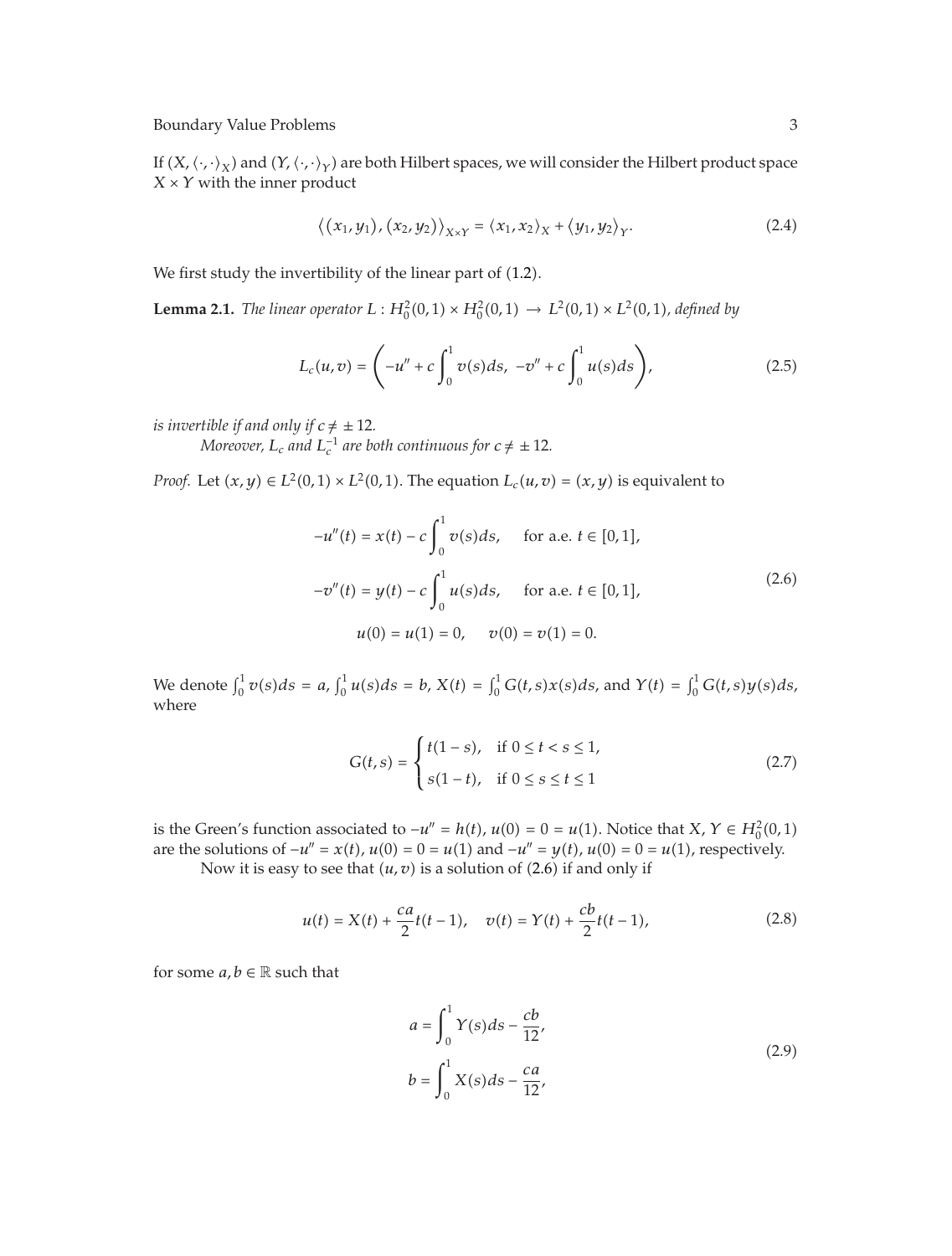Clearly this linear system is uniquely solvable for each pair of functions *X*,  $Y \in H_0^2(0,1)$  if and only if  $c \neq \pm 12$ .

In order to prove the continuity of  $L_c$  it is easy to show that there exists  $k > 0$  such that

$$
||L_c(u,v)||_{L^2 \times L^2} \le k ||(u,v)||_{H_0^2 \times H_0^2} \quad \forall (u,v) \in H_0^2 \times H_0^2.
$$
 (2.10)

By the open mapping theorem we deduce that  $L_c^{-1}$ ,  $c \neq \pm 12$ , is continuous too.

In view of the previous lemma we will assume

 $(C0)$  *c* ∈ ℝ \ {−12*,* 0*,* 12}.

**Lemma 2.2.** *Assume* (C0). *Then the operator*  $K_c = U \circ i \circ L_c^{-1}$  :  $L^2(0,1) \times L^2(0,1) \to L^2(0,1) \times$ *L*<sup>2</sup>(0,1) *is compact and self-adjoint, where i* :  $H_0^2(0,1) \times H_0^2(0,1)$  →  $L^2(0,1) \times L^2(0,1)$  *is the inclusion and*  $U(x, y) = (y, x)$ *.* 

*Proof.* Since the inclusion *i* is compact (see [8, Theorem VIII.7]) and  $L_c^{-1}$  and *U* are continuous we obtain the compactness of  $K_c$ . On the other hand an easy computation shows that

$$
\langle K_c u, v \rangle_{L^2 \times L^2} = \langle u, K_c v \rangle_{L^2 \times L^2}, \tag{2.11}
$$

so  $K_c$  is a self-adjoint operator.

## **3. An Existence Result of Perturbative Type**

Let us introduce the basic assumption

*(H)*  $g : \mathbb{R} \to \mathbb{R}$  and  $h : \mathbb{R} \to \mathbb{R}$  are continuous functions,

and set

$$
l := \limsup_{|v| \to \infty} \left| \frac{g(v)}{v} \right|, \qquad m := \limsup_{|u| \to \infty} \left| \frac{h(u)}{u} \right|.
$$
 (3.1)

**Theorem 3.1.** *Assume* (*H*),  $c \neq 0$ , and  $|c| + (l + m)/2 < \pi^2$ . *Then problem* (1.2) has a solution.

*Proof.* Consider the homotopy  $I - \lambda(K_c \circ \mathcal{N})$  for all  $\lambda \in [0,1]$ , where  $\mathcal N$  is the Nemitskii operator  $\mathcal{N}: L^2(0,1) \times L^2(0,1) \to L^2(0,1) \times L^2(0,1)$  given by

$$
\mathcal{N}(u,v) = \bigl(-g(u(\cdot)), -h(v(\cdot))\bigr). \tag{3.2}
$$

 $\Box$ 

 $\Box$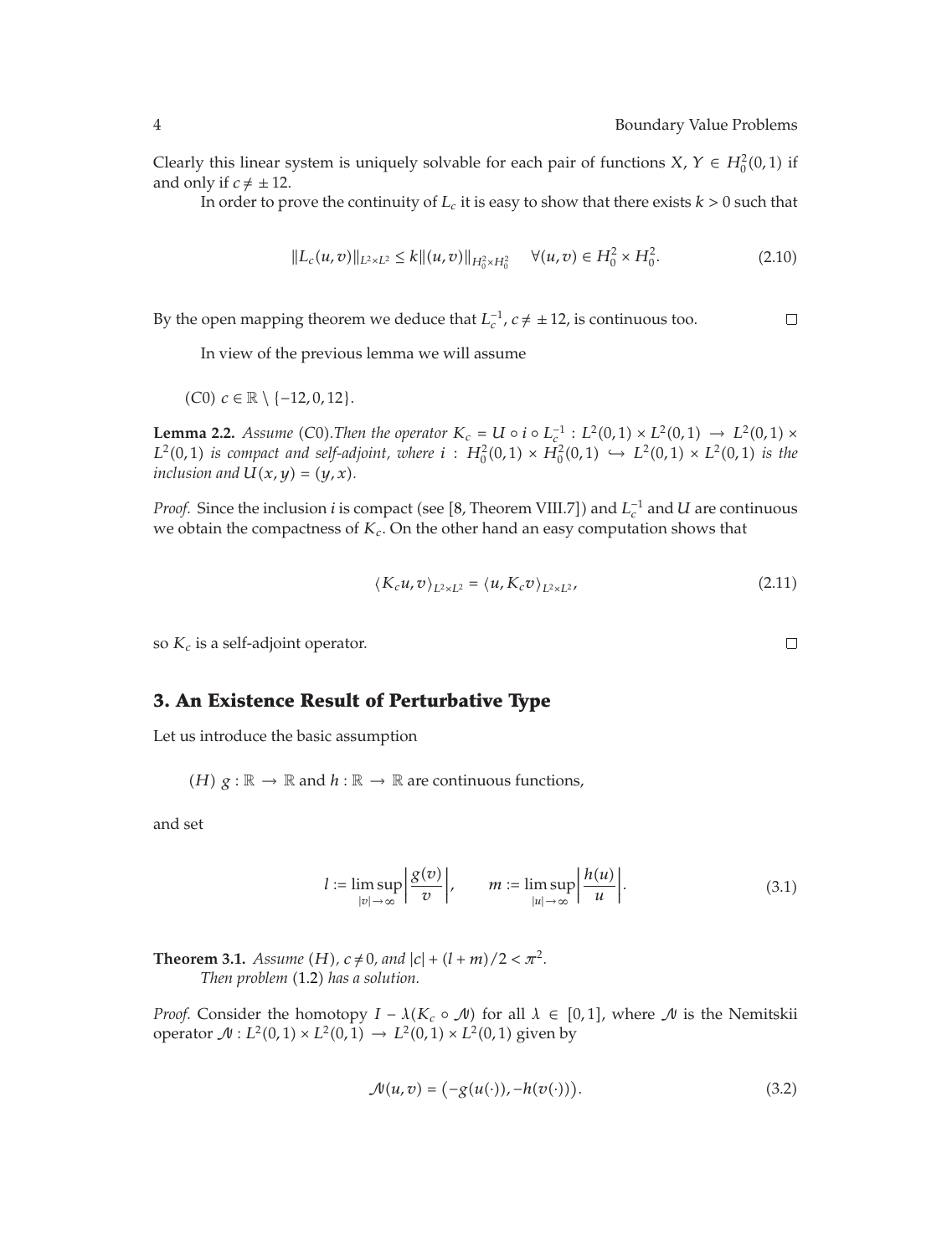It is easy to check that  $[I - \lambda(K_c \circ \mathcal{N})](v, u) = (0, 0)$  if and only if  $(u, v)$  is a solution of problem

$$
-u''(t) + c \int_0^1 v(s)ds + \lambda g(v(t)) = 0, \quad \text{for a.e. } t \in [0, 1],
$$
  

$$
-v''(t) + c \int_0^1 u(s)ds + \lambda h(u(t)) = 0, \quad \text{for a.e. } t \in [0, 1],
$$
  

$$
u(0) = u(1) = 0, \quad v(0) = v(1) = 0.
$$
 (3.3)

We are going to prove that the possible solutions of  $[I - \lambda(K_c \circ \mathcal{N})](u, v) = (0, 0)$  are bounded independently of  $\lambda \in [0,1]$ . By our assumptions, there exist  $l' > 0$ ,  $m' > 0$  and  $k$  such that

$$
|c| + \frac{l' + m'}{2} < \pi^2, \quad |g(u)| \le l'|u| + k \quad \forall u \in \mathbb{R}, |h(v)| \le m'|v| + k \quad \forall v \in \mathbb{R}.\tag{3.4}
$$

Multiplying the first equation of  $(3.3)$  by  $u$ , the second one by  $v$ , integrating between 0 and 1 and adding both equations we obtain

$$
\int_{0}^{1} \left( \left( u'(s)^{2} \right) + \left( v'(s)^{2} ds \right) \right) \leq 2|c| \int_{0}^{1} |u(s)| ds \int_{0}^{1} |v(s)| ds
$$
  
+  $\lambda \int_{0}^{1} \left( |g(v(s))| |u(s)| + |h(u(s))| |v(s)| \right) ds$   

$$
\leq |c| \left( \int_{0}^{1} u^{2}(s) ds + \int_{0}^{1} v^{2}(s) ds \right) + \frac{l' + m'}{2} \int_{0}^{1} \left( u^{2}(s) + v^{2}(s) \right) ds
$$
  
+  $k \int_{0}^{1} (|u(s)| + |v(s)|) ds$   

$$
= \left( |c| + \frac{l' + m'}{2} \right) \left( \int_{0}^{1} \left( u^{2}(s) + v^{2}(s) \right) ds \right)
$$
  
+  $k \left( \left( \int_{0}^{1} u^{2}(s) ds \right)^{1/2} + \left( \int_{0}^{1} v^{2}(s) ds \right)^{1/2} \right).$  (3.5)

On the other hand, by the Poincaré inequality (see [9, Chapter 2])

$$
\pi^2 \int_0^1 u^2(s) + v^2(s)ds \le \int_0^1 u'(s)^2 + v'(s)^2 ds,\tag{3.6}
$$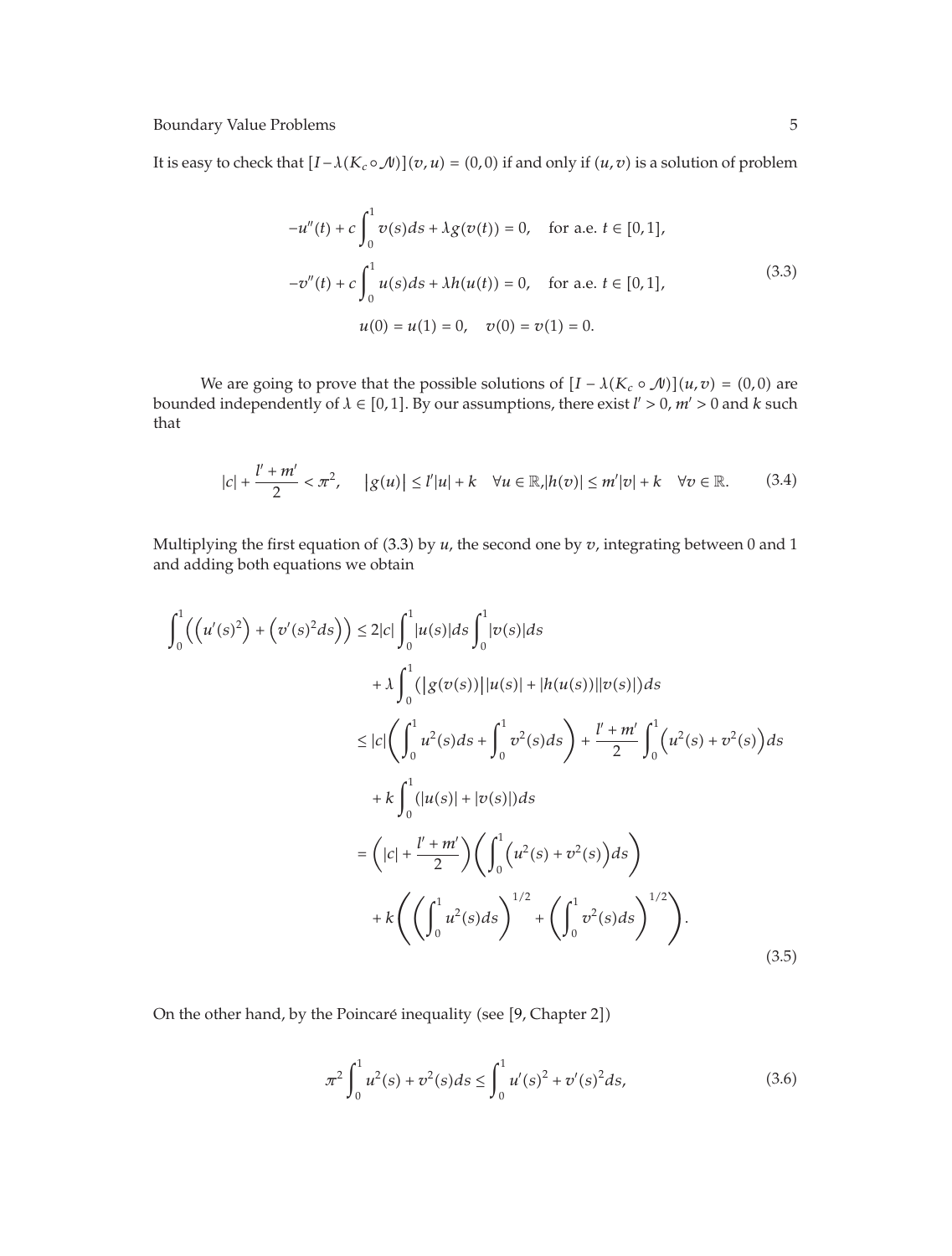so we have

$$
\pi^{2} \int_{0}^{1} \left( u^{2}(s) + v^{2}(s) \right) ds \leq \left( |c| + \frac{l' + m'}{2} \right) \left( \int_{0}^{1} \left( u^{2}(s) + v^{2}(s) \right) ds \right) \n+ k \left( \left( \int_{0}^{1} u^{2}(s) ds \right)^{1/2} + \left( \int_{0}^{1} v^{2}(s) ds \right)^{1/2} \right)
$$
\n(3.7)

and since  $|c| + (l' + m')/2 < \pi^2$  we obtain that  $(\int_0^1 u^2(s) ds)^{1/2} = ||u||_{L^2}$  and  $(\int_0^1 v^2(s) ds)^{1/2} = ||v||_{L^2}$ are bounded.

Thus we may invoke the properties of the Leray-Schauder degree (see, e.g.,  $[10]$ ) to deduce the existence of a solution for  $(3.3)$  with  $\lambda = 1$  which is our problem  $(1.2)$ .  $\Box$ 

*Remark* 3.2. Notice that when  $g(0) = h(0) = 0$  the solution given by Theorem 3.1 may be the trivial one (0,0). However, under our assumptions if moreover  $g(0) \neq 0$  or  $h(0) \neq 0$  we obtain a proper solution.

## **4. Monotone Nonlinearities**

In the following lemma we give some estimates for the minimum eigenvalue of *Kc*.

**Lemma 4.1.** *Assume* (C0). If one denotes by  $\mu(c)$  the minimum of the eigenvalues of  $K_c$ , one has  $\mu(c) = -\lambda_0^2$ , where  $\lambda_0$  is the maximum value between  $1/2\pi$  and the greater positive solution of the *equation*

$$
\left(-1 - c\lambda^2 + 2c\lambda^3 \tan\left(\frac{1}{2\lambda}\right)\right)\left(-1 - c\lambda^2 + 2c\lambda^3 \tanh\left(\frac{1}{2\lambda}\right)\right) = 0.
$$
 (4.1)

*More precisely, if one denotes by*

$$
c_0 = -\frac{\pi^3}{\pi - 2 \tanh(\pi/2)} \approx -23.718,
$$
  

$$
c_1 = -\frac{4 \pi^3}{\pi - 2 \tanh \pi} \approx -57.811,
$$
 (4.2)

*one obtains that*

(i) 
$$
|\mu(c)| = 1/4\pi^2
$$
 if  $c \in (-\infty, c_1] \cup (12, \infty)$ ,  
\n(ii)  $1/4\pi^2 < |\mu(c)| < 1/\pi^2$  if  $c \in (c_1, c_0) \cup (-12, 0)$ ,  
\n(iii)  $|\mu(c)| = 1/\pi^2$  if  $c = c_0$ ,  
\n(iv)  $1/\pi^2 < |\mu(c)|$  if  $c \in (c_0, -12) \cup (0, 12)$ .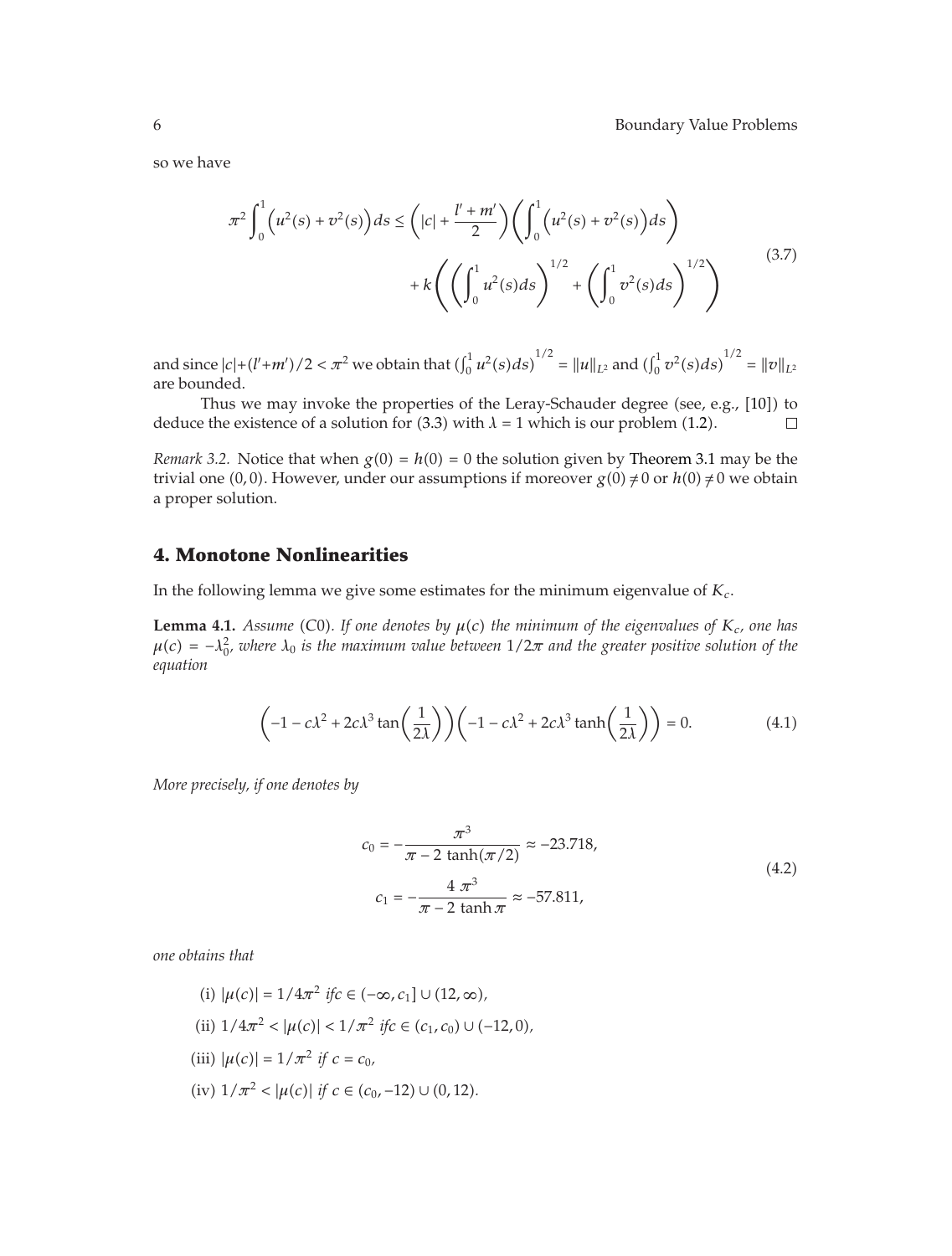*Proof.* By Lemma 2.2 the operator  $K_c$  is compact, so its set of eigenvalues is bounded and nonempty (see [8, Theorem VI.8]). Moreover we have that  $\mu = -\lambda^2$  is a negative eigenvalue of  $K_c$  if and only if there exists a pair  $(x, y) \in H_0^2 \times H_0^2$ ,  $(x, y) \neq (0, 0)$ , such that

$$
-\lambda^{2} x''(t) + y(t) = -c\lambda^{2} \int_{0}^{1} y(s) ds,
$$
  

$$
-\lambda^{2} y''(t) + x(t) = -c\lambda^{2} \int_{0}^{1} x(s) ds,
$$
  

$$
x(0) = x(1) = 0, \quad y(0) = y(1) = 0.
$$
 (D)

Differentiating twice on the first equation of  $(D)$  and replacing on the second one, we arrive at the following equality:

$$
-\lambda^4 x^{(4)}(t) + x(t) = -c\lambda^2 \int_0^1 x(t)dt.
$$
 (4.3)

In consequence

$$
x(t) = a_1 \cos\left(\frac{t}{\lambda}\right) + b_1 \sin\left(\frac{t}{\lambda}\right) + c_1 e^{t/\lambda} + d_1 e^{-t/\lambda} + e_1.
$$
 (4.4)

Analogously, differentiating twice on the second equation of (D) and replacing on the first one, we arrive at

$$
y(t) = a_2 \cos\left(\frac{t}{\lambda}\right) + b_2 \sin\left(\frac{t}{\lambda}\right) + c_2 e^{t/\lambda} + d_2 e^{-t/\lambda} + e_2.
$$
 (4.5)

Now, by means of the expression

$$
y''(t) = \lambda^2 x^{(4)}(t), \tag{4.6}
$$

we deduce that

$$
a_2 = -a_1, \quad b_2 = -b_1, \quad c_2 = c_1, \quad d_2 = d_1,\tag{4.7}
$$

and thus

$$
y(t) = -a_1 \cos\left(\frac{t}{\lambda}\right) - b_1 \sin\left(\frac{t}{\lambda}\right) + c_1 e^{t/\lambda} + d_1 e^{-t/\lambda} + e_2.
$$
 (4.8)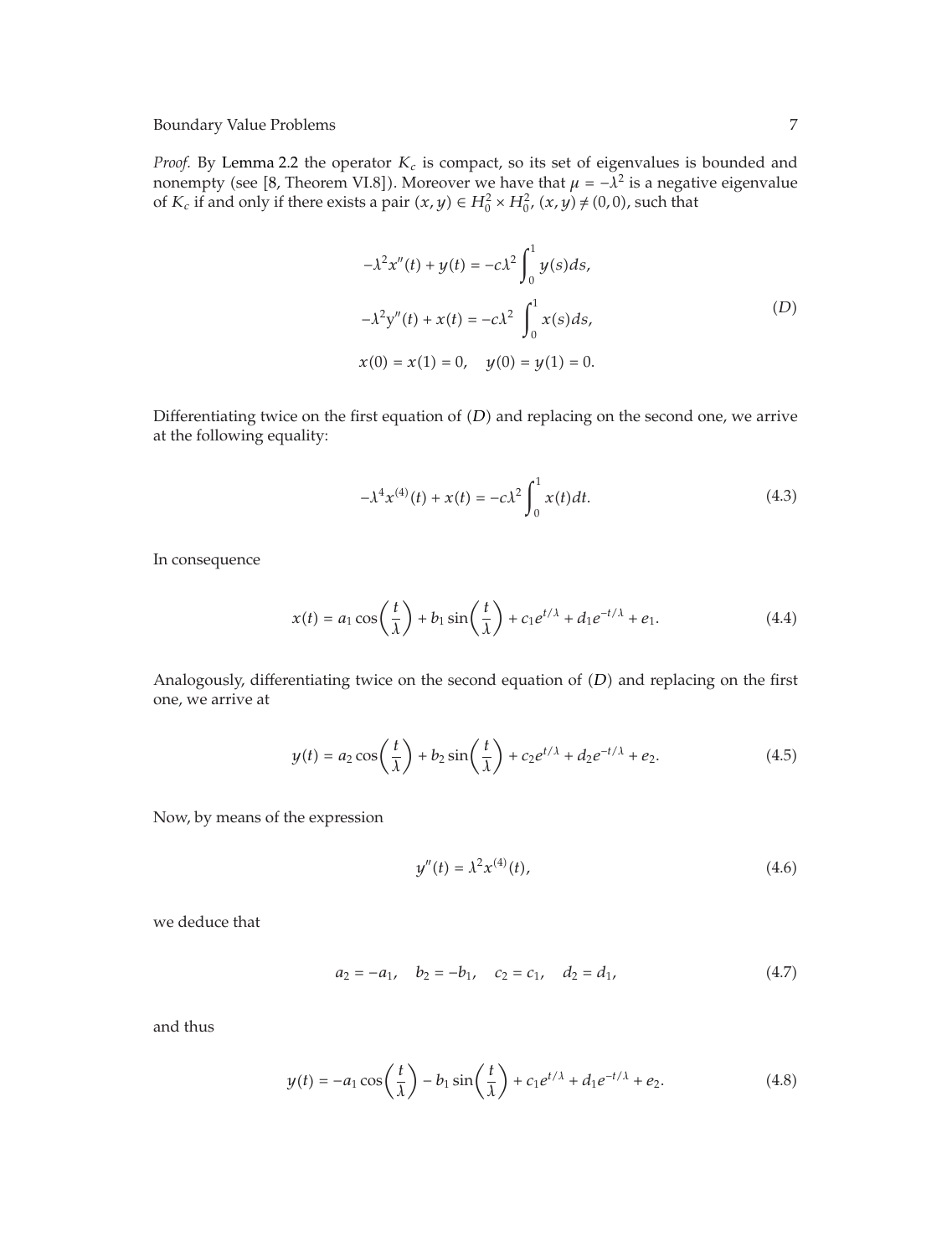So, we have that in the expression of the solutions of the two equations on system (D) six real parameters are involved. Now, to fix the value of such parameters, we use the four boundary value conditions imposed on problem(D) together with the fact that

$$
e_1 = -c\lambda^2 \int_0^1 x(t)dt, \quad e_2 = -c\lambda^2 \int_0^1 y(t)dt.
$$
 (4.9)

Therefore, we arrive at the following six-dimensional homogeneous linear system:

$$
a_1 + c_1 + d_1 + e_1 = 0,
$$
  
\n
$$
a_1 \cos\left(\frac{1}{\lambda}\right) + b_1 \sin\left(\frac{1}{\lambda}\right) + c_1 e^{1/\lambda} + d_1 e^{-1/\lambda} + e_1 = 0,
$$
  
\n
$$
-a_1 + c_1 + d_1 + e_2 = 0,
$$
  
\n
$$
-a_1 \cos\left(\frac{1}{\lambda}\right) - b_1 \sin\left(\frac{1}{\lambda}\right) + c_1 e^{1/\lambda} + d_1 e^{-1/\lambda} + e_2 = 0,
$$
  
\n
$$
a_1 \lambda \sin\left(\frac{1}{\lambda}\right) + b_1 \left(1 - \cos\left(\frac{1}{\lambda}\right)\right) \lambda + c_1 \left(e^{1/\lambda} - 1\right) \lambda + d_1 \left(1 - e^{-1/\lambda}\right) \lambda + e_1 \left(1 + \frac{1}{c\lambda^2}\right) = 0,
$$
  
\n
$$
a_1 \lambda \sin\left(\frac{1}{\lambda}\right) + b_1 \left(\cos\left(\frac{1}{\lambda}\right) - 1\right) \lambda + c_1 \left(e^{1/\lambda} - 1\right) \lambda + d_1 \left(1 - e^{-1/\lambda}\right) \lambda + e_2 \left(1 + \frac{1}{c\lambda^2}\right) = 0.
$$
  
\n(4.10)

In consequence, the values of  $\lambda > 0$  for which there exist nontrivial solutions of system *(D)* coincide with the zeroes of the determinant of the matrix

$$
m = \begin{pmatrix} 1 & 0 & 1 & 1 & 1 & 0 \\ \cos\left(\frac{1}{\lambda}\right) & \sin\left(\frac{1}{\lambda}\right) & e^{1/\lambda} & e^{-1/\lambda} & 1 & 0 \\ -1 & 0 & 1 & 1 & 0 & 1 \\ -\cos\left(\frac{1}{\lambda}\right) & -\sin\left(\frac{1}{\lambda}\right) & e^{1/\lambda} & e^{-1/\lambda} & 0 & 1 \\ c\lambda^3 \sin\left(\frac{1}{\lambda}\right) & c\lambda^3 \left(1-\cos\left(\frac{1}{\lambda}\right)\right) & c\left(-1+e^{1/\lambda}\right)\lambda^3 & c\lambda^3 \left(1-e^{-1/\lambda}\right) & c\lambda^2+1 & 0 \\ -c\lambda^3 \sin\left(\frac{1}{\lambda}\right) & c\lambda^3 \left(\cos\left(\frac{1}{\lambda}\right)-1\right) & c\left(-1+e^{1/\lambda}\right)\lambda^3 & c\lambda^3 \left(1-e^{-1/\lambda}\right) & 0 & c\lambda^2+1 \end{pmatrix},
$$
\n(4.11)

that is

$$
Det(m) = 4e^{-1/\lambda} \left( -1 + e^{1/\lambda} \right) d(c, \lambda) = 0,
$$
\n(4.12)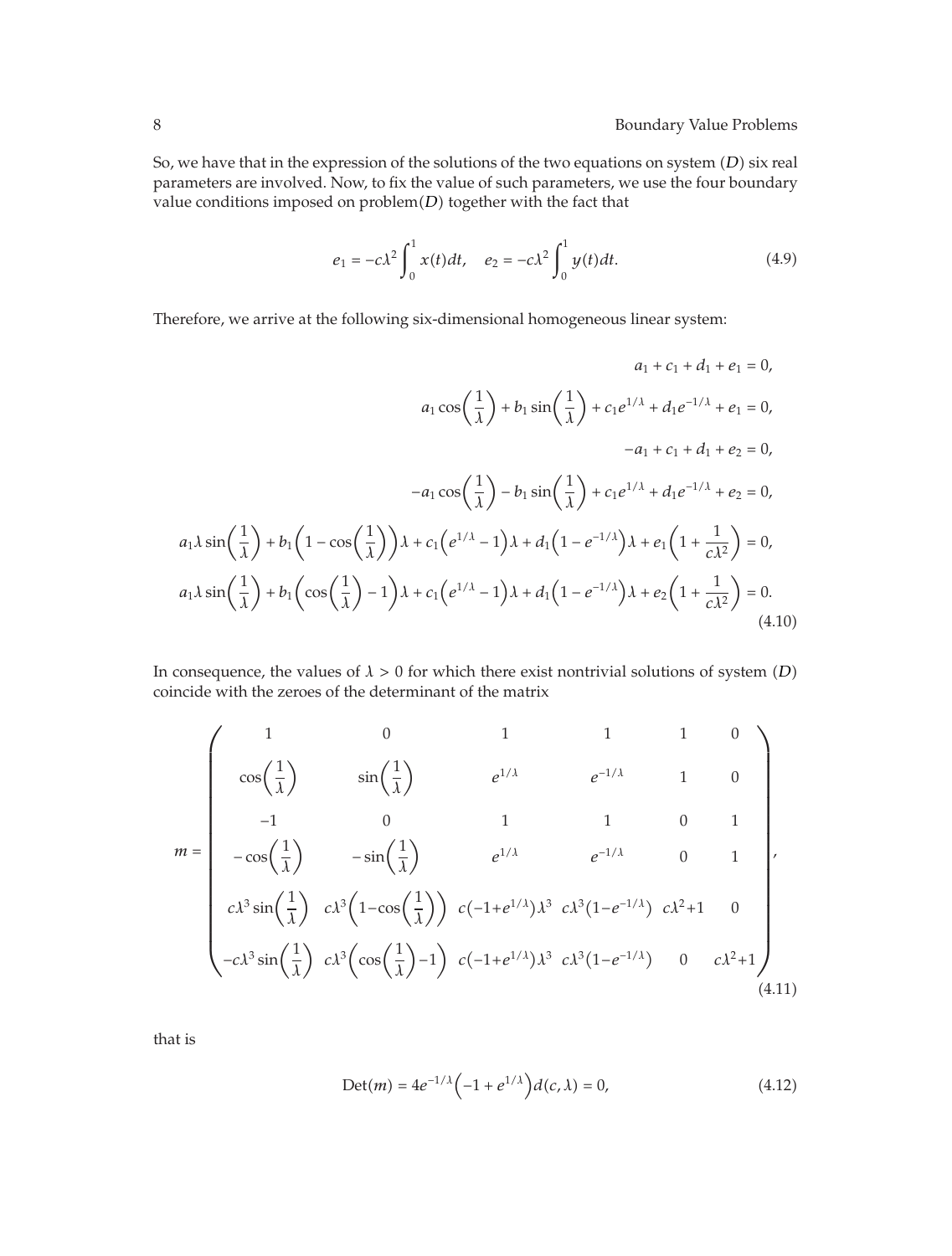where

$$
d(c,\lambda) = \left(-c(2\lambda+1)\lambda^2 + e^{1/\lambda}\left(c\lambda^2(2\lambda-1)-1\right)-1\right)
$$

$$
\times \left(2c\left(\cos\left(\frac{1}{\lambda}\right)-1\right)\lambda^3 + \left(c\lambda^2+1\right)\sin\left(\frac{1}{\lambda}\right)\right).
$$
(4.13)

We notice that for all  $n \in \mathbb{N}$  we have

$$
d\left(c, \frac{1}{2n\pi}\right) = 0,\tag{4.14}
$$

and for all  $\lambda \neq 1/n\pi$ , with *n* odd,

$$
d(c,\lambda) = \left(-1 - e^{1/\lambda}\right)\sin\left(\frac{1}{\lambda}\right)\left(2c\lambda^3\tan\left(\frac{1}{2\lambda}\right) - c\lambda^2 - 1\right)\left(2c\lambda^3\tanh\left(\frac{1}{2\lambda}\right) - c\lambda^2 - 1\right).
$$
\n(4.15)

Hence,  $\lambda_1 = 1/2 \pi$  is the greatest zero among the sequence  $1/2n\pi$ . On the other hand, since *c*  $\neq$  0, *λ* = 1/*π* is solution of (4.15) if and only if *c* = *c*<sub>0</sub> and the remaining solutions *λ* > 1/2*π* are the zeroes of the last two factors on (4.15). A careful study shows that function

$$
p(c,\lambda) = -1 - c\lambda^2 + 2c\lambda^3 \tanh\left(\frac{1}{2\lambda}\right)
$$
 (4.16)

is such that  $cp(c, \lambda)$  is strictly decreasing on  $(0, +\infty)$ . Moreover

$$
\lim_{\lambda \to \infty} p(c, \lambda) = -\frac{1}{12}(c + 12), \qquad p\left(c, \frac{1}{\pi}\right) = -\frac{\pi c - 2c \tanh(\pi/2) + \pi^3}{\pi^3}.
$$
 (4.17)

In consequence, there is a (unique) solution greater than  $1/\pi$  of the equation  $p(c, \lambda) = 0$  if and only if  $c \in (c_0, -12)$ . Moreover the greatest zero of function  $p(c, \cdot)$  belongs to the interval  $(1/2 \pi, 1/\pi)$  if and only if  $c \in (c_1, c_0)$ .

On the other hand, function

$$
q(c,\lambda) = -1 - c\lambda^2 + 2c\lambda^3 \tan\left(\frac{1}{2\lambda}\right)
$$
 (4.18)

satisfies that *cq*(*c*, *λ*) is strictly decreasing on its domain { $\lambda > 0$  :  $\lambda \neq 1/n\pi$  with *n* odd}, and

$$
\lim_{\lambda \to 1/\pi^{-}} cq(c, \lambda) = -\infty, \quad \lim_{\lambda \to 1/\pi^{+}} cq(c, \lambda) = +\infty, \quad \lim_{\lambda \to \infty} q(c, \lambda) = \frac{1}{12}(c - 12). \tag{4.19}
$$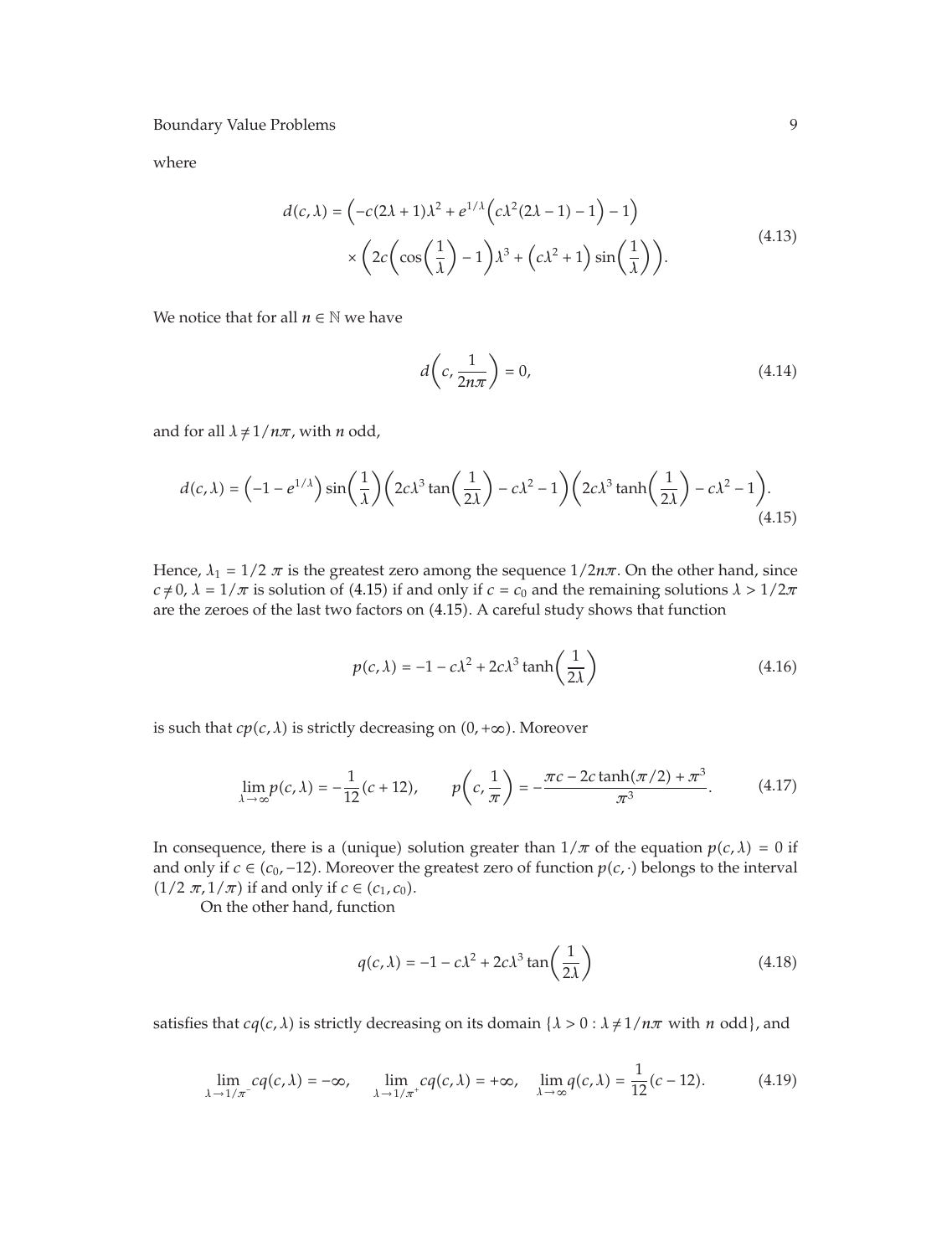$\Box$ 

So, there is a (unique) solution greater than  $1/\pi$  of the equation  $q(c, \lambda) = 0$  if and only if  $c \in (0, 12)$ . Moreover, since

$$
q\left(c, \frac{1}{2\pi}\right) = -\frac{c}{4\pi^2} - 1,\tag{4.20}
$$

it has its greatest zero between  $1/2\pi$  and  $1/\pi$  if and only if  $-4\pi^2 < c < 0$ .

Let  $\mathcal A$  denote the class of strictly increasing homeomorphisms from  $\mathbb R$  onto  $\mathbb R$ . We introduce the following assumption:

*(H<sup>'</sup>)*  $g$  ∈ *H* and  $h$  ∈ *H*.

Let us define the functional  $J_c: L^2(0,1) \times L^2(0,1) \rightarrow \mathbb{R}$  given by

$$
J_c(x,y) := \frac{1}{2} \langle K_c(x(s), y(s)), (x(s), y(s)) \rangle_{L^2 \times L^2} + \int_0^1 [G^*(x(s)) + H^*(y(s))] ds, \qquad (4.21)
$$

where  $G^*(t) := \int_0^t g^{-1}(r) dr$  and  $H^*(t) := \int_0^t h^{-1}(r) dr$  for all  $t \in \mathbb{R}$ . Notice that  $G^*$  and  $H^*$  are the Fenchel transform of  $g$  and  $h$  (see [11]).

**Theorem 4.2.** *Assume H .Let c satisfy C*0 *and in addition*

$$
\limsup_{|x| \to \infty} \left| \frac{\mathcal{S}(x)}{x} \right| < \frac{1}{|\mu(c)|}, \qquad \limsup_{|x| \to \infty} \left| \frac{h(x)}{x} \right| < \frac{1}{|\mu(c)|}. \tag{4.22}
$$

*Then*  $J_c$  *attains a minimum at some point*  $(x_0, y_0)$ *.* 

*Moreover,*  $(-u_0, -v_0)$  *is a solution of* (1.2*), where we put*  $(v_0, u_0) = K_c(x_0, y_0)$ .

*Proof.*

*Claim 1 (J<sub>c</sub>* attains a minimum at some point  $(x_0, y_0)$ ). The space  $L^2(0, 1) \times L^2(0, 1)$  is reflexive, and by our assumptions  $J_c$  is weakly sequentially lower semicontinuous. In fact,  $J_c$  is the sum of a convex continuous functional corresponding to the two last summands in the integrand with a weakly sequentially continuous functional (because of the compactness of  $K_c$ ). So, in order to prove that  $J_c$  has a minimum, it is enough to show that  $J_c$  is coercive. By (4.22) we take  $\alpha$  >  $|\mu(c)|/2$  > 0 such that

$$
\limsup_{|x| \to \infty} \left| \frac{g(x)}{x} \right| < \frac{1}{2\alpha}, \quad \limsup_{|y| \to \infty} \left| \frac{h(y)}{y} \right| < \frac{1}{2\alpha}.\tag{4.23}
$$

So, there exists  $k > 0$  such that

$$
|g(x)| \le \frac{|x|}{2\alpha} + k, \quad \forall x \in \mathbb{R},
$$
  

$$
|h(y)| \le \frac{|y|}{2\alpha} + k, \quad \forall y \in \mathbb{R}.
$$
 (4.24)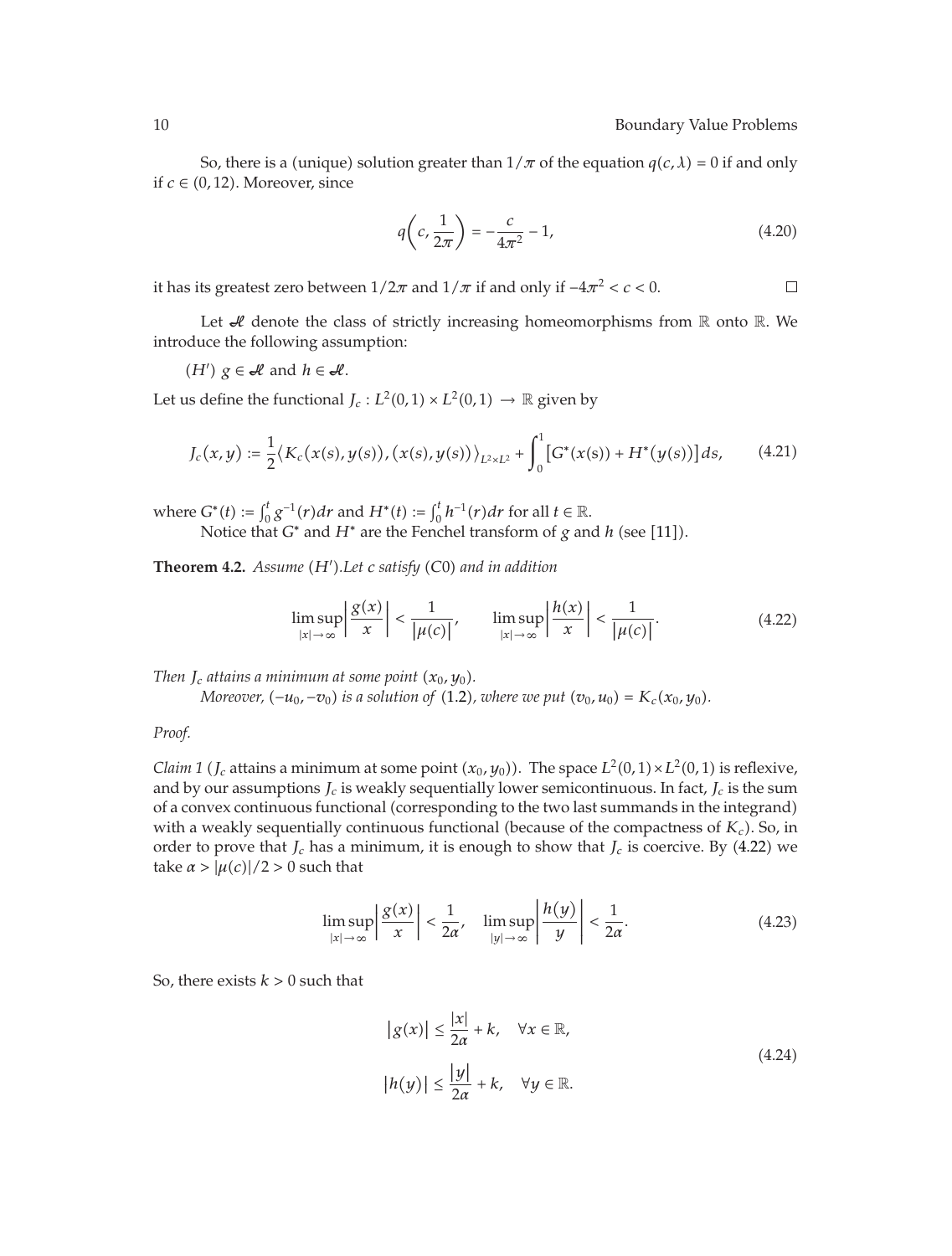Thus, for every  $\epsilon > 0$ , there exists  $a > 0$  such that we have

$$
G^*(x) \ge (a - \epsilon)x^2 - a, \quad \forall x \in \mathbb{R},
$$
  
\n
$$
H^*(y) \ge (a - \epsilon)y^2 - a, \quad \forall y \in \mathbb{R}.
$$
\n(4.25)

On the other hand (see [8, Proposition VI.9]),

$$
\langle K_c(x(s), y(s)), (x(s), y(s)) \rangle_{L^2 \times L^2} \ge \mu(c) \langle (x(s), y(s)), (x(s), y(s)) \rangle_{L^2 \times L^2}
$$
  
=  $\mu(c) \int_0^1 (x^2(s) + y^2(s)) ds.$  (4.26)

Taking  $\epsilon$  such that  $2(\alpha - \epsilon) > |\mu(c)|$ , we have

$$
J_c(x,y) \ge \frac{\mu(c)}{2} \int_0^1 \left( x^2(s) + y^2(s) \right) ds + (\alpha - \epsilon) \int_0^1 \left( x^2(s) + y^2(s) \right) ds - 2a,
$$
 (4.27)

and therefore  $J_c$  is coercive.

*Claim 2.* If we denote  $(v_0, u_0) = K_c(x_0, y_0)$  then  $(-u_0, -v_0)$  is a solution of (1.2). Since  $(x_0, y_0)$  is a critical point of *J<sub>c</sub>* then for all  $(\overline{x}, \overline{y}) \in L^2(0,1) \times L^2(0,1)$  we have

$$
J'_{c}(x_0, y_0)(\overline{x}, \overline{y}) = \langle K_c(x_0(s), y_0(s)), (\overline{x}(s), \overline{y}(s)) \rangle_{L^2 \times L^2}
$$
  
+ 
$$
\int_0^1 \left[ g^{-1}(x_0(s)) \overline{x}(s) + h^{-1}(y_0(s)) \overline{y}(s) \right] ds
$$
 (4.28)  
= 0,

which implies that  $v_0(s) + g^{-1}(x_0(s)) = 0$  and  $u_0(s) + h^{-1}(y_0(s)) = 0$  for a.e.  $s \in [0,1]$ , where *we put*  $(v_0, u_0) = K_c(x_0, y_0)$ . Then  $(-u_0, -v_0)$  is a solution of (1.2).  $\Box$ 

*Remark 4.3.* Under the more restrictive assumption

$$
\sup_{v,w\in\mathbb{R}}\frac{g(v)-g(w)}{v-w}<\frac{1}{|\mu(c)|},\qquad \sup_{v,w\in\mathbb{R}}\frac{h(v)-h(w)}{v-w}<\frac{1}{|\mu(c)|},\tag{4.29}
$$

it follows that  $J_c'$  is a strictly monotone operator (see [11]). Hence, when (4.29) holds,  $J_c$  has a unique critical point. The argument of Claim 2 in previous theorem shows that there is a oneto-one correspondence between critical points of  $J_c$  and the solutions to  $(1.2)$ . In consequence, the solution of problem  $(1.2)$  is unique.

*Remark 4.4.* Suppose that under the conditions of the theorem,  $g(0) = h(0) = 0$ . If moreover

$$
\liminf_{z \to 0} \frac{g(z)}{z} > \frac{1}{|\mu(c)|}, \qquad \liminf_{z \to 0} \frac{h(z)}{z} > \frac{1}{|\mu(c)|}, \tag{4.30}
$$